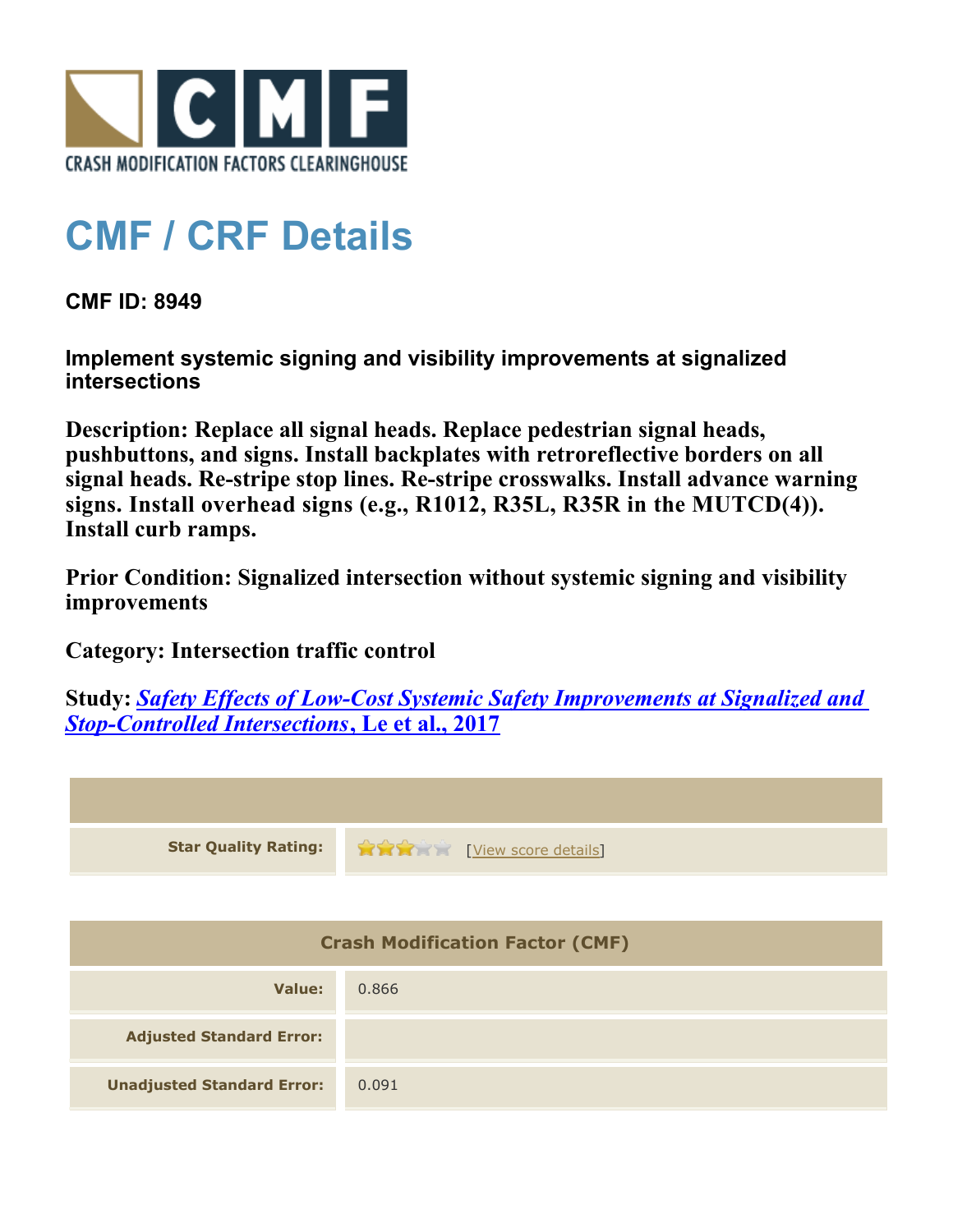| <b>Crash Reduction Factor (CRF)</b> |                                                          |  |
|-------------------------------------|----------------------------------------------------------|--|
| Value:                              | 13.4 (This value indicates a <b>decrease</b> in crashes) |  |
| <b>Adjusted Standard Error:</b>     |                                                          |  |
| <b>Unadjusted Standard Error:</b>   | 9.1                                                      |  |

| <b>Applicability</b>                    |                                                   |
|-----------------------------------------|---------------------------------------------------|
| <b>Crash Type:</b>                      | Rear end                                          |
| <b>Crash Severity:</b>                  | All                                               |
| <b>Roadway Types:</b>                   | All                                               |
| <b>Number of Lanes:</b>                 | $\overline{2}$                                    |
| <b>Road Division Type:</b>              |                                                   |
| <b>Speed Limit:</b>                     |                                                   |
| <b>Area Type:</b>                       | All                                               |
| <b>Traffic Volume:</b>                  |                                                   |
| <b>Time of Day:</b>                     | All                                               |
| If countermeasure is intersection-based |                                                   |
| <b>Intersection Type:</b>               |                                                   |
| <b>Intersection Geometry:</b>           | 3-leg, 4-leg                                      |
| <b>Traffic Control:</b>                 | Signalized                                        |
| <b>Major Road Traffic Volume:</b>       | 4272 to 41100 Annual Average Daily Traffic (AADT) |

**Minor Road Traffic Volume:** 111 to 20000 Annual Average Daily Traffic (AADT)

**Development Details**